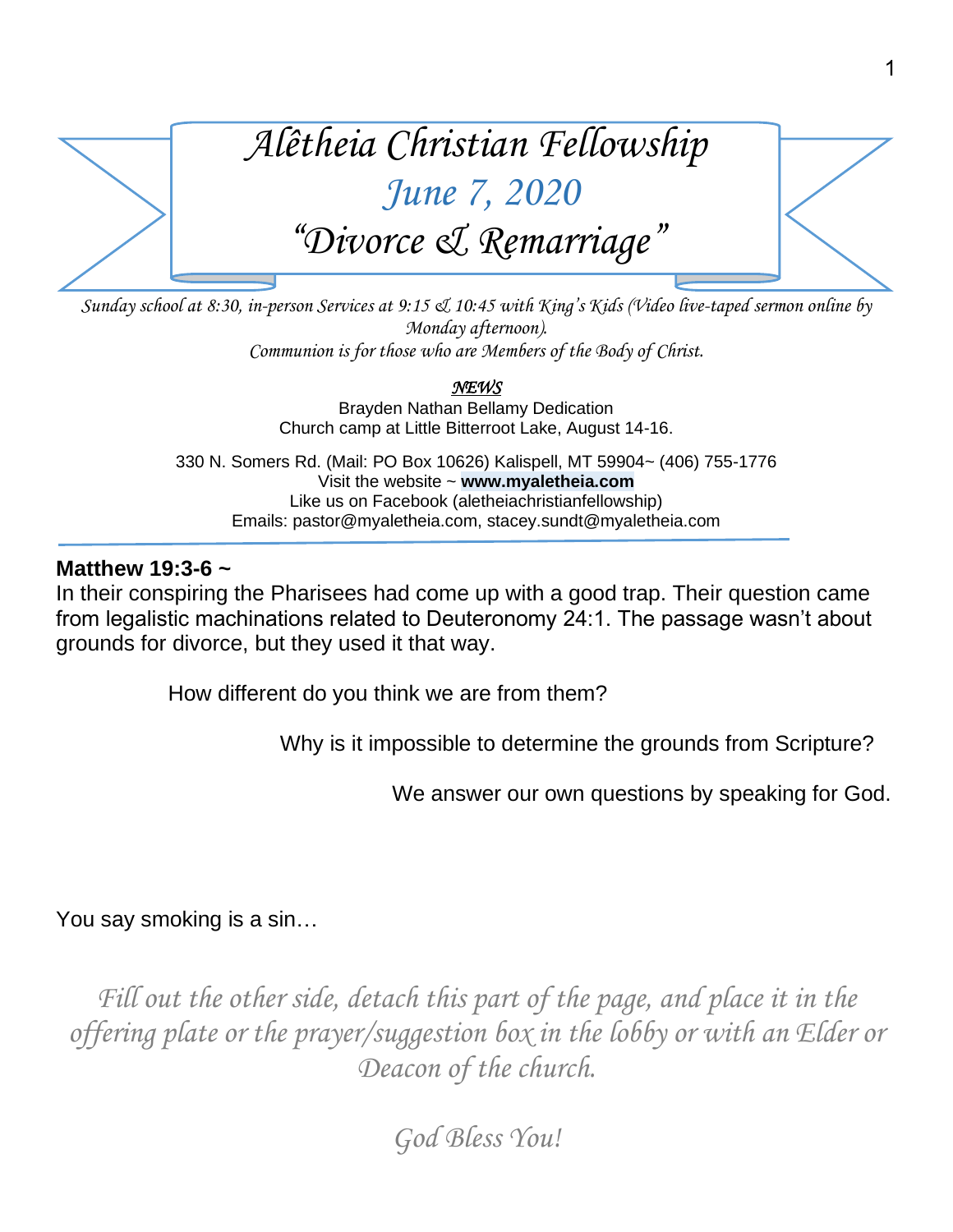If God wanted to be explicit on a topic, He could have very easily done that. Why didn't He? Principles cover every eventuality, rules never can, and because of that, they are often nonsensical and even harmful in some situations. (Romans 14&15; Acts 17).

> The Pharisees assumed that God was okay with divorce… The entire basis of their argument was false.

> > The starting point for any Christian discussion about gender, marriage, divorce, remarriage, and sex, is found in Genesis.

## **Matthew 19:7-9 ~**

Jesus was not teaching that was an exception to His no separation conclusion.

- 1.
- 2.
- 3.
- 4.

("Indecency," is Hebrew עֲרָנָה (ĕr̃-vä), meaning nakedness. "Immorality" is Greek  $\pi$ ορνεία (pŏr̃-nā-ä), meaning all sexual intercourse that is outside of a proper marriage and in this context, it is adultery).

> Captain Jack Sparrow. "The only rules that really matter are these: what a man can do and what a man can't do."

If we lived up to the ideal, we'd be perfect… Repent of your sin. Accept the Blood of Jesus that wipes that sin away. Stand up on your feet and try again. All the while being humbly grateful for another chance and extending the grace to others that God has extended to you.

| Write a brief note – detach and place in the offering, or the prayer box, or give it to a Deacon/Elder |                                                                                                                                                                                                                                |  |
|--------------------------------------------------------------------------------------------------------|--------------------------------------------------------------------------------------------------------------------------------------------------------------------------------------------------------------------------------|--|
|                                                                                                        |                                                                                                                                                                                                                                |  |
|                                                                                                        |                                                                                                                                                                                                                                |  |
|                                                                                                        |                                                                                                                                                                                                                                |  |
|                                                                                                        | Name and the state of the state of the state of the state of the state of the state of the state of the state of the state of the state of the state of the state of the state of the state of the state of the state of the s |  |
|                                                                                                        |                                                                                                                                                                                                                                |  |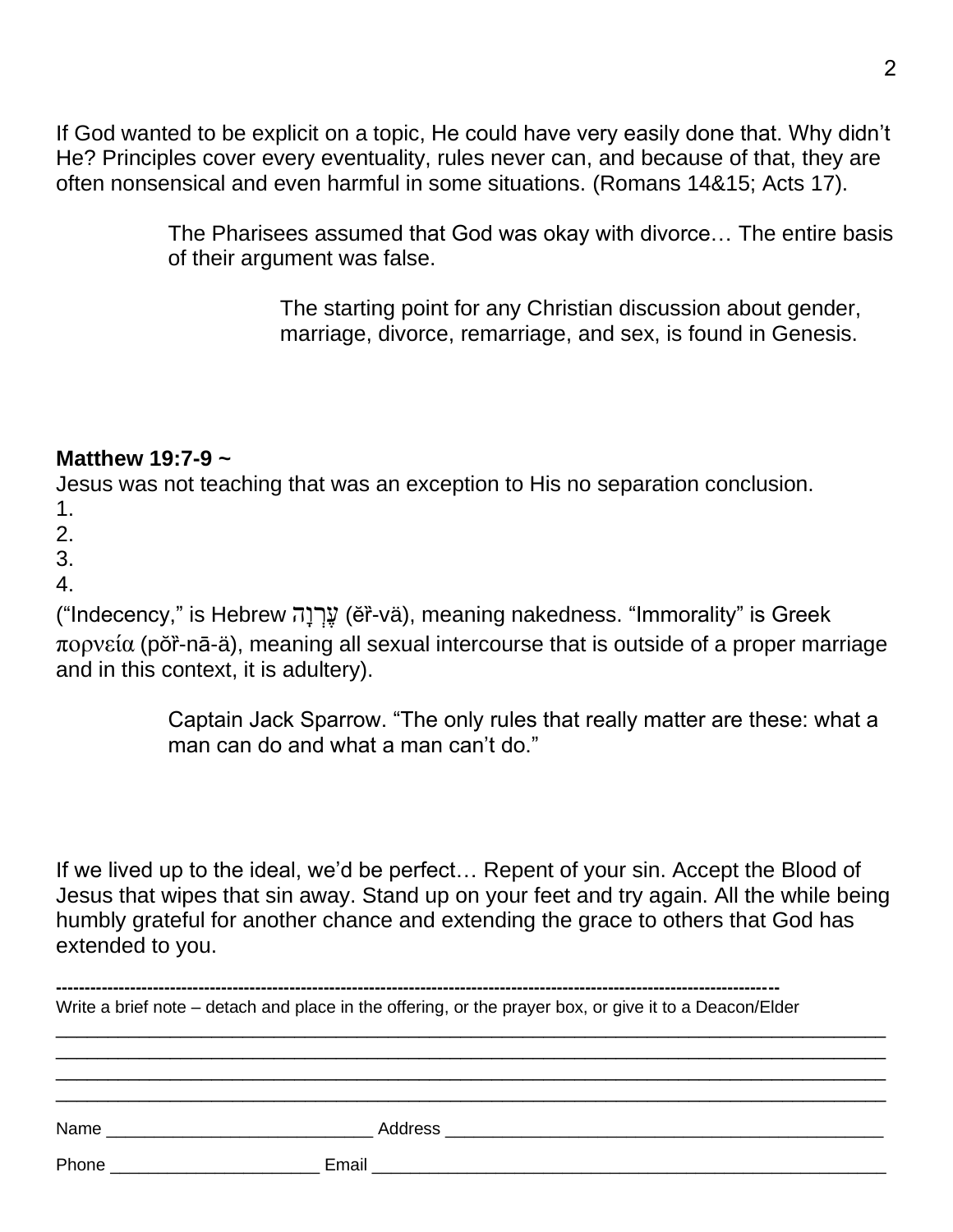## Alêtheia ~ Matthew 19b ~ 060620 "Divorce & Remarriage"



Last week we saw Jesus' amazing response to the Pharisee's trap. Not only did we witness His genius, we saw how He did Bible interpretation… This is huge. We now have a template for how to do Bible interpretation for ourselves, the way the God does it - the way the Author thinks His Word should be used - the way the Word of God interprets the Word of God.

In going through that a little more carefully today, we will see even more clearly what God thinks about marriage, divorce, remarriage, and adultery. Fun times!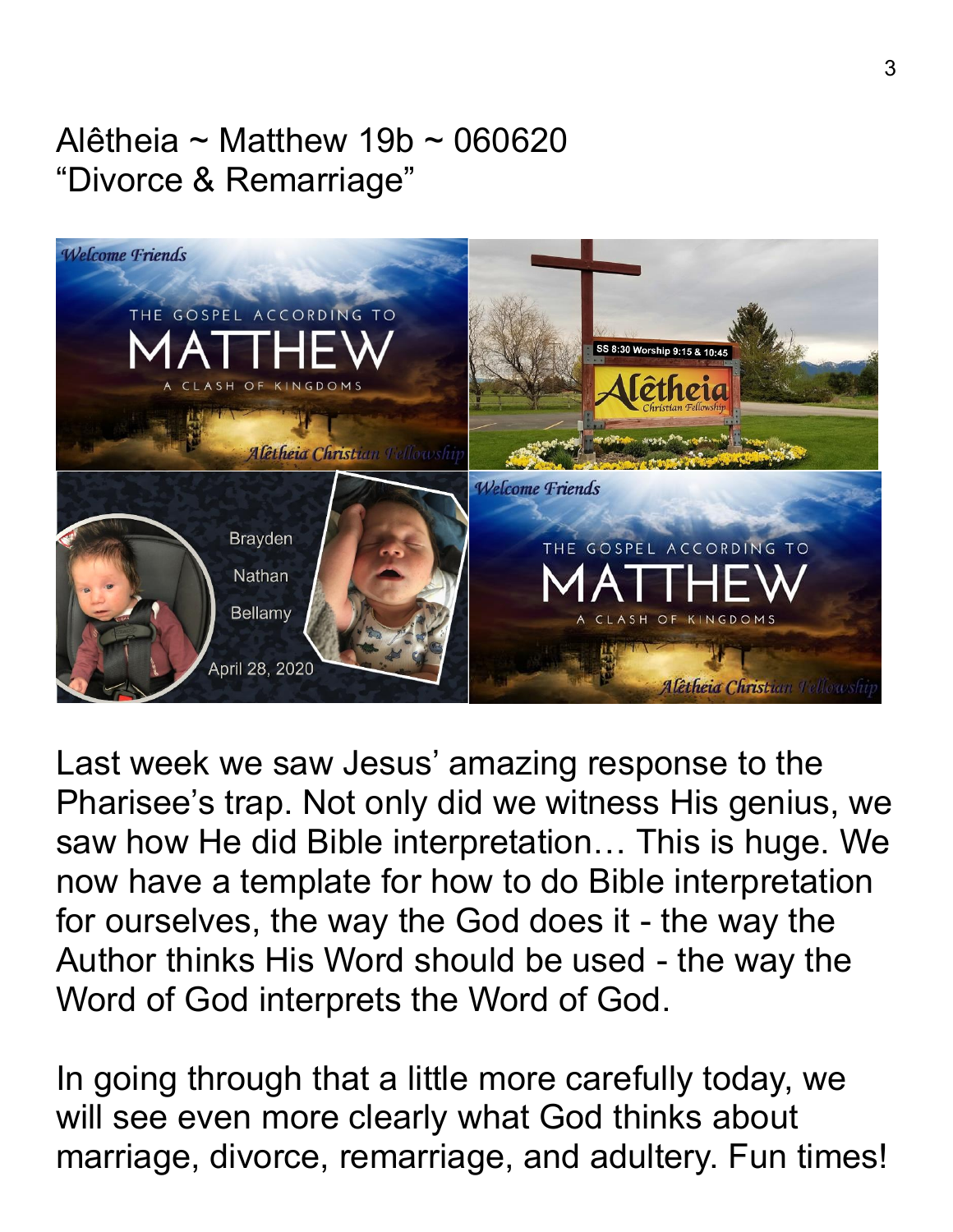So, we start with an overview of what has transpired in Matthew 19 so far...

Jesus has now moved into the province of Judea near the Jordan River outside of the city of Jericho. There is a very large crowd of people that He is actively ministering to… Healing them, but no doubt also teaching them.

Some Pharisees came to Jesus, testing Him and asking, "Is it lawful for a man to divorce his wife for any reason at all?" And He answered and said, "Have you not read that He who created them from the beginning made them male and female, and said, 'For this reason a man shall leave his father and mother and be joined to his wife, and the two shall become one flesh'? "So they are no longer two, but one flesh. What therefore God has joined together, let no man separate."



Matthew 19:3-6, 3Some Pharisees came to Jesus, testing Him and asking, "Is it lawful for a man to divorce his wife for any reason at all?" 4And He answered and said, "Have you not read that He who created them from the beginning MADE THEM MALE AND FEMALE,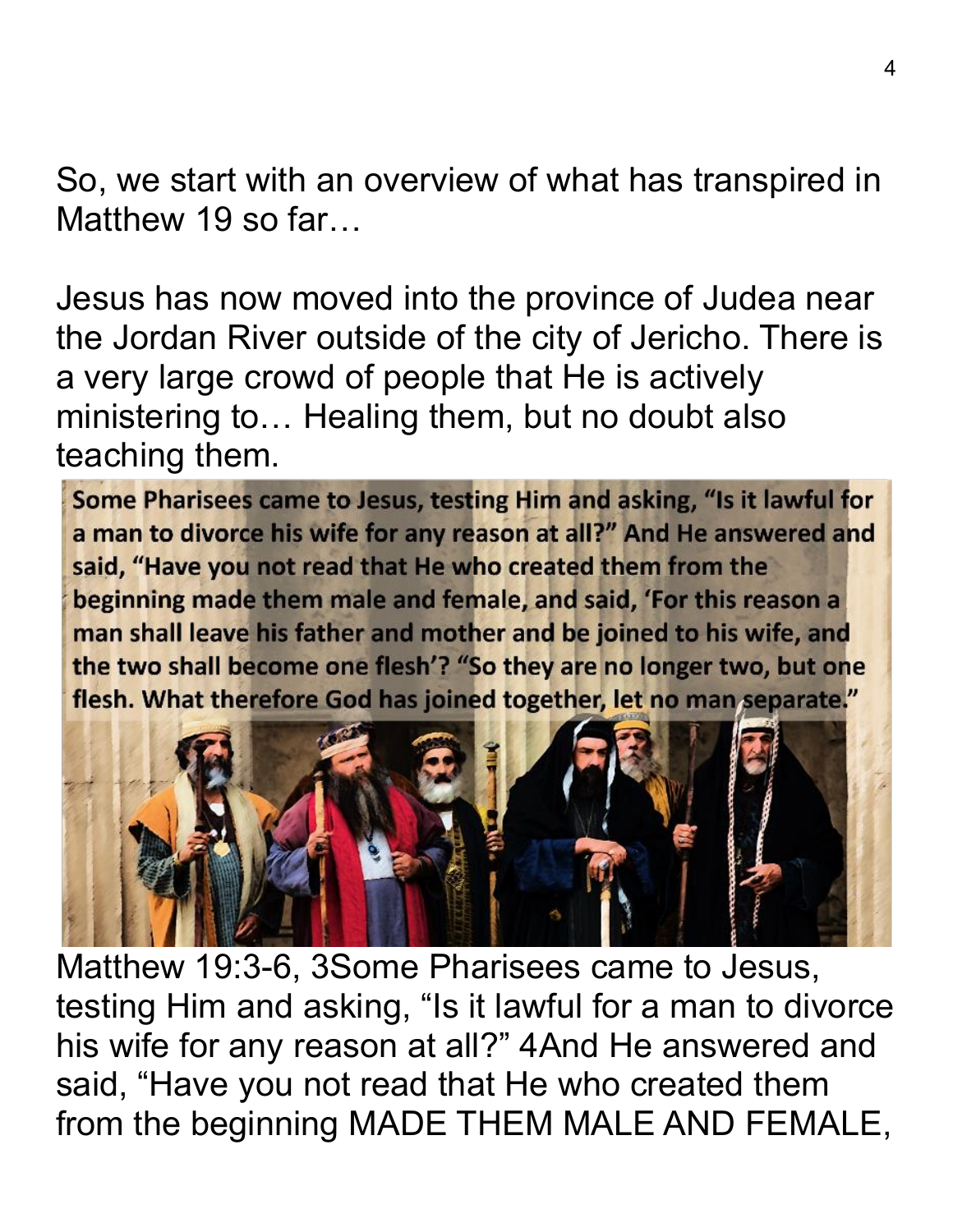5and said, 'FOR THIS REASON A MAN SHALL LEAVE HIS FATHER AND MOTHER AND BE JOINED TO HIS WIFE, AND THE TWO SHALL BECOME ONE FLESH'? 6"So they are no longer two, but one flesh. What therefore God has joined together, let no man separate."

So, some Pharisees showed up to destroy what Jesus has going on. Not only are they jealous of Him, they genuinely think that He's not qualified to minister to the people and that He's some kind of charlatan who is taking advantage of them and poses a danger to their eternity. Besides that, every time they confront Him, He embarrasses them by making them look stupid in front of the people.

They are so opposed to Him, that they have already, as we saw in Matthew 12:14, gone "Out and conspired against Him, as to how they might destroy Him."

The Pharisees were as completely against Jesus, as Antifa is against Trump today, and likewise, the Pharisees had already plotted Jesus' permanent removal, one way or another, whatever it would take. Now, of course, Jesus was well aware of their intentions.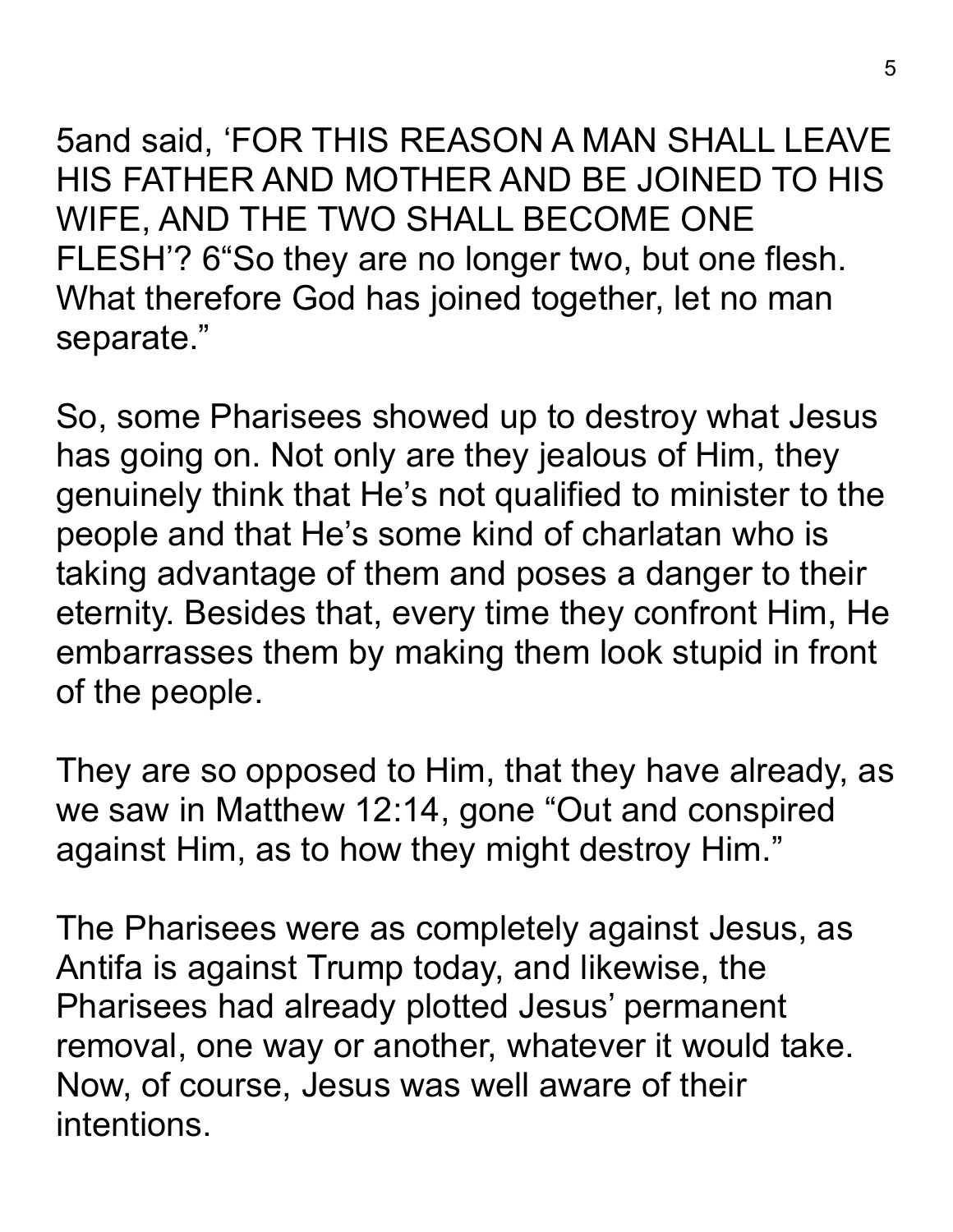In their conspiring. They came up with a good trap. Corner Jesus with a highly controversial and emotionally charged question. We see the same tactic used in America today, by both sides, if we're honest.

The question came from legalistic machinations loosely related to Deuteronomy 24:1. There, God through Moses, provided some protections for wives in at least two ways. First, a husband couldn't abuse his wife by frivolously sending her away – he had to make it official and so final. Which leads to the second protection. As an official act, she was free from the control of her now ex-husband and therefore free to marry another.

The passage wasn't about divorce, remarriage, or grounds for either – it was about giving wives some rights.

From that the hard-hearted legalistic Pharisees had concluded that God was okay with a man divorcing his wife… Otherwise, it wouldn't be in the Scripture at all.

The controversy for the Jews at that time, and really even today, is what circumstances provided acceptable grounds to divorce her. Some thought it had to be fairly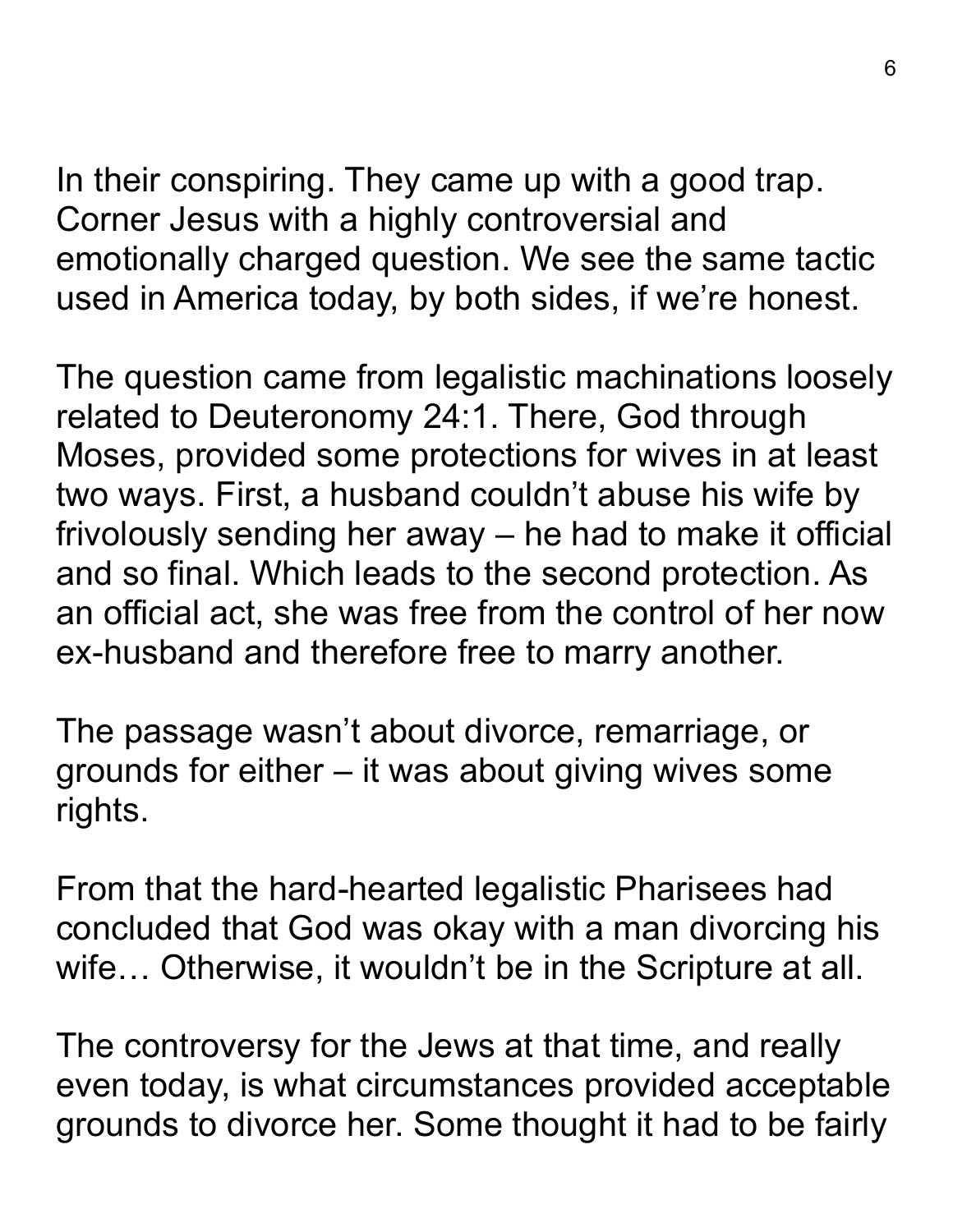serious, while others thought any reason, at all, would suffice.

If we look at the issue as the Pharisees did, we have the same problem. The Deuteronomy passage does allow for the possibility of divorce even if that's not what the passage is about. The fact is a woman cannot remarry her husband after an intervening marriage unless their first marriage together was ended in divorce. So, divorce is possible. What then are the grounds that God accepts? It's impossible to determine from Scripture. Why is it impossible to determine the grounds from Scripture? Because the Bible never addresses that concern.

Please, my dear friends, please understand and recognize this incredibly important point. The Bible was given to us by God Himself through 40 different divinely inspired men, over a roughly 15 century period of time, ending 20 centuries ago. God could have literally put anything He wanted in His Book, anything. He had the time, he had the ink and paper, He had the authors, He had the words and the ability to arrange the words to say anything He wanted to say to us… Anything.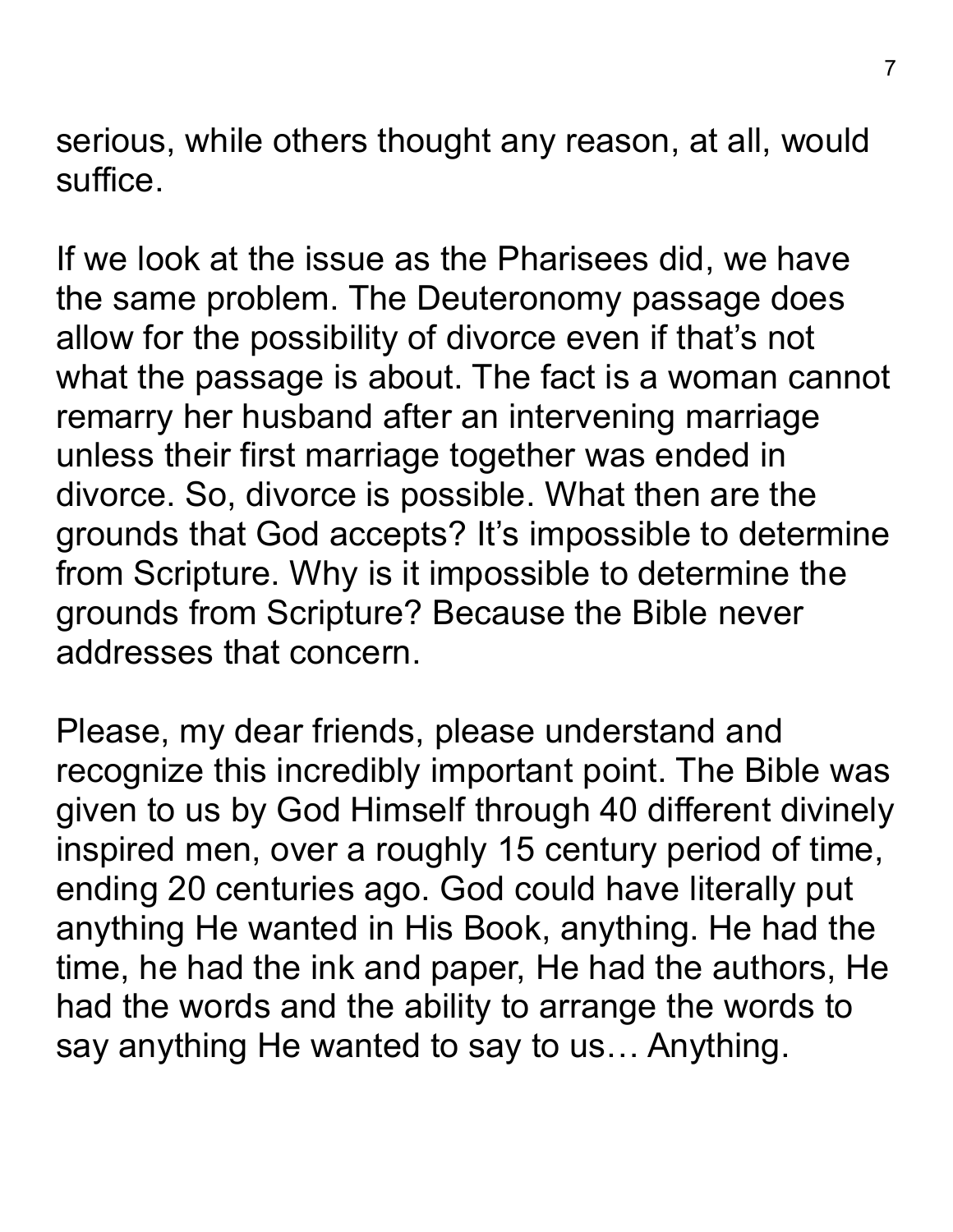There could be a whole lengthy treatment on the subject of proper grounds for divorce. Well, there isn't. So what happens instead? And it's the same for the Jews of Jesus' day as it is for Christians today. We take passages, verses, and oftentimes just a small phrase from the Bible that seems to be somewhat loosely related to the question, we devise… The thing we are interested in knowing. We lift those words out of their original context, and we make an interpretation that seems best to us. We answer our own question by misusing God's Word.

How can I say such a thing? Most of our humanly devised questions are not answered directly by God's Word and yet we are undeterred and make it fit anyway.

Will you beloved pet be in heaven? I don't know. Why? Because that was not a question that God chose to answer in His Book.

Nearly every Christian rule you can think of was derived in this way. I would give you examples, but someone would say, well that one really is what God wants. It's a monumentally difficult task to change someone's thinking on an issue when they are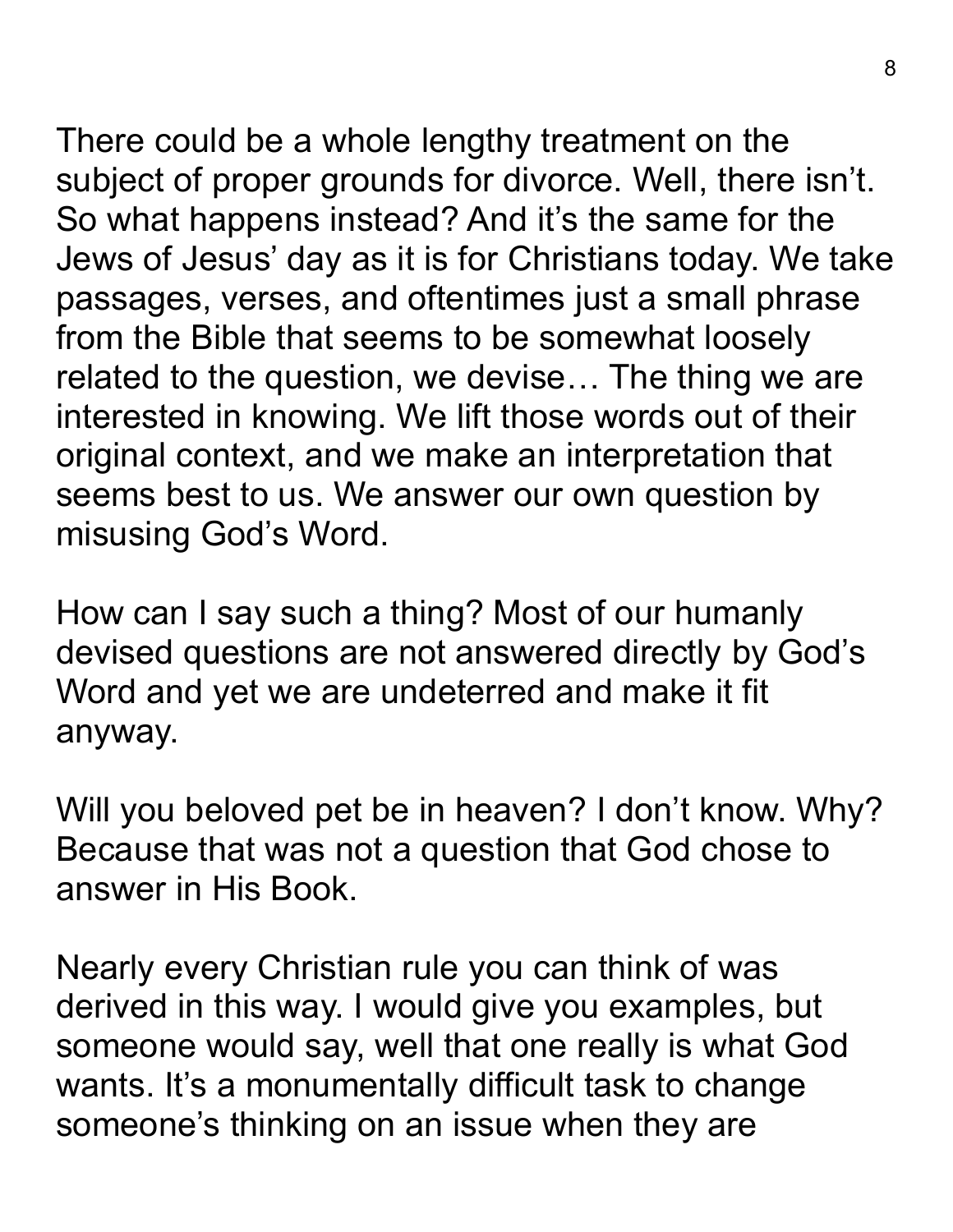entrenched in their error. Don't try to take the bone away from a hungry dog.

It's the same as a dialogue between a radical liberal and a radical conservative… Neither is even listening to the other… Once day some Mormons came to the house and I invited them in, and we talked. My son Scotty was listening in from another room. After they left, Scotty said, that sure seems like a waste of time. It was obvious that they weren't going to be persuaded by you, and you weren't going to be persuaded by them. When both sides think they already know the answer, no one is learning a thing.

So, I won't give examples and upset people who want to hold their view… But I would ask you to carefully examine the basis of your belief.

It's okay to have guidelines that are not explicitly Biblical, but please learn to be honest about it, because if you're not, you're misrepresenting the Bible and therefore misrepresenting the Author.

Okay, one silly example. You think smoking cigarettes is a really bad plan. You say it is a sin. You just played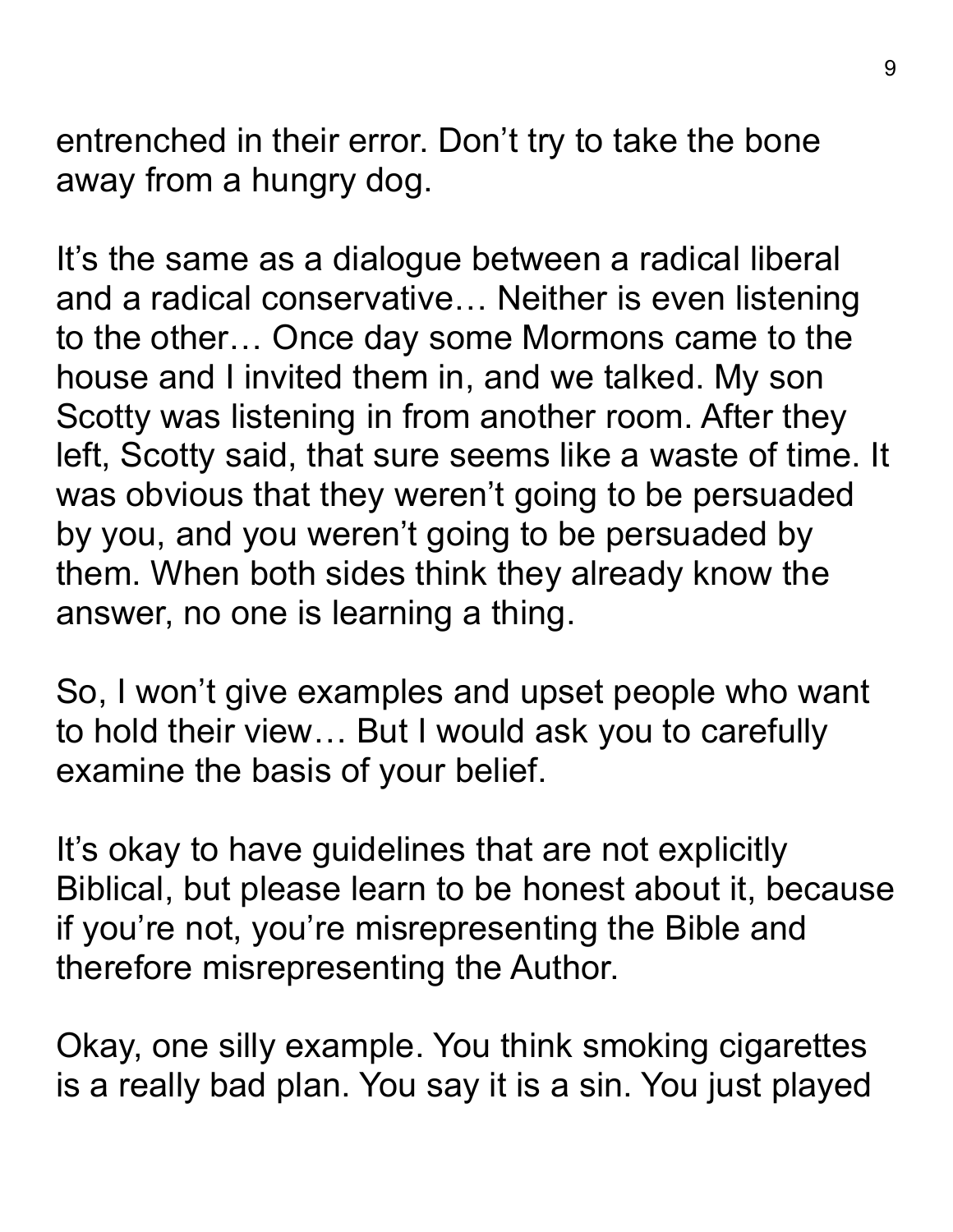the Trump Card… You've just ended any opposition to your opinion.

But, is it true, is smoking a sin? No, not as a clearly articulated Biblical proscription. The Bible is silent on smoking. It is not a clearly defined sin at all. Is it dumb? Yeah. There are all kinds of medical and ethical reasons not to smoke and there is a general Biblical principle that we are to take good care of our body because it is a gift from God. Further, as Christians, our body is no longer ours, it belongs to Christ. Beyond all of that, it does also have a negative effect on others. We have plenty of ammunition without resorting to misapplying the Bible.

It's important because we want to honor God by not putting our words in His mouth, but also because when we say smoking is a sin, we imply that smokers are engaged in continuing, perpetual, ongoing, sin, and therefore they must be, unsaved non-Christian heathens… Do we apply the same standard to people who are overweight, or to people who don't get enough exercise, or to people who neglect to floss, or who work too hard?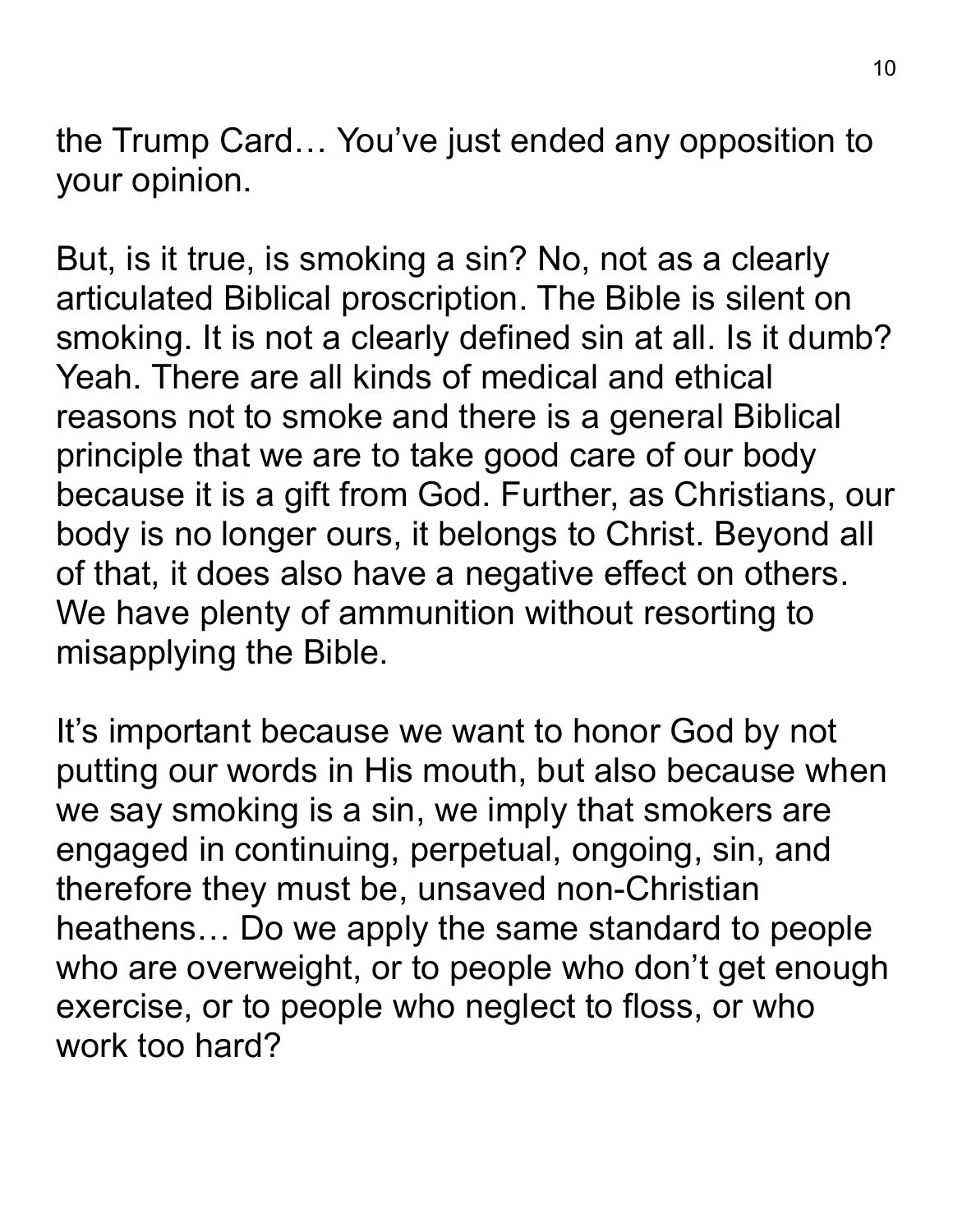We have many prohibitions in Christianity that may, or may not, be reasonable, but we should stop pretending that they are Biblical. Beyond that, there are truly damaging interpretations that have caused needless turmoil in the church and in some cases, fighting, hatred and open warfare in the Body of Christ.

We talk about Christians burned at the stake by the Roman Emperor Nero, but far more have been burned at the stake by fellow Christians, both literally and figuratively… And all because they had a slightly different Bible interpretation.

If God wanted to be explicit, He could have very easily done that. In fact, He was ultra-specific on many things, especially in the Old Testament. Well, why wasn't He on other things? It sure would have made things easier – sure would help church unity if the Bible was a clear set of dos and don'ts.

Which is precisely why He didn't make His written Word a rule book. Principles cover every eventuality and can be adapted to fit the circumstances. Rules are too inflexible to ever fit, and because of that, they are often nonsensical and even harmful in some situations. (COVID 19 and the wearing of masks. Singing in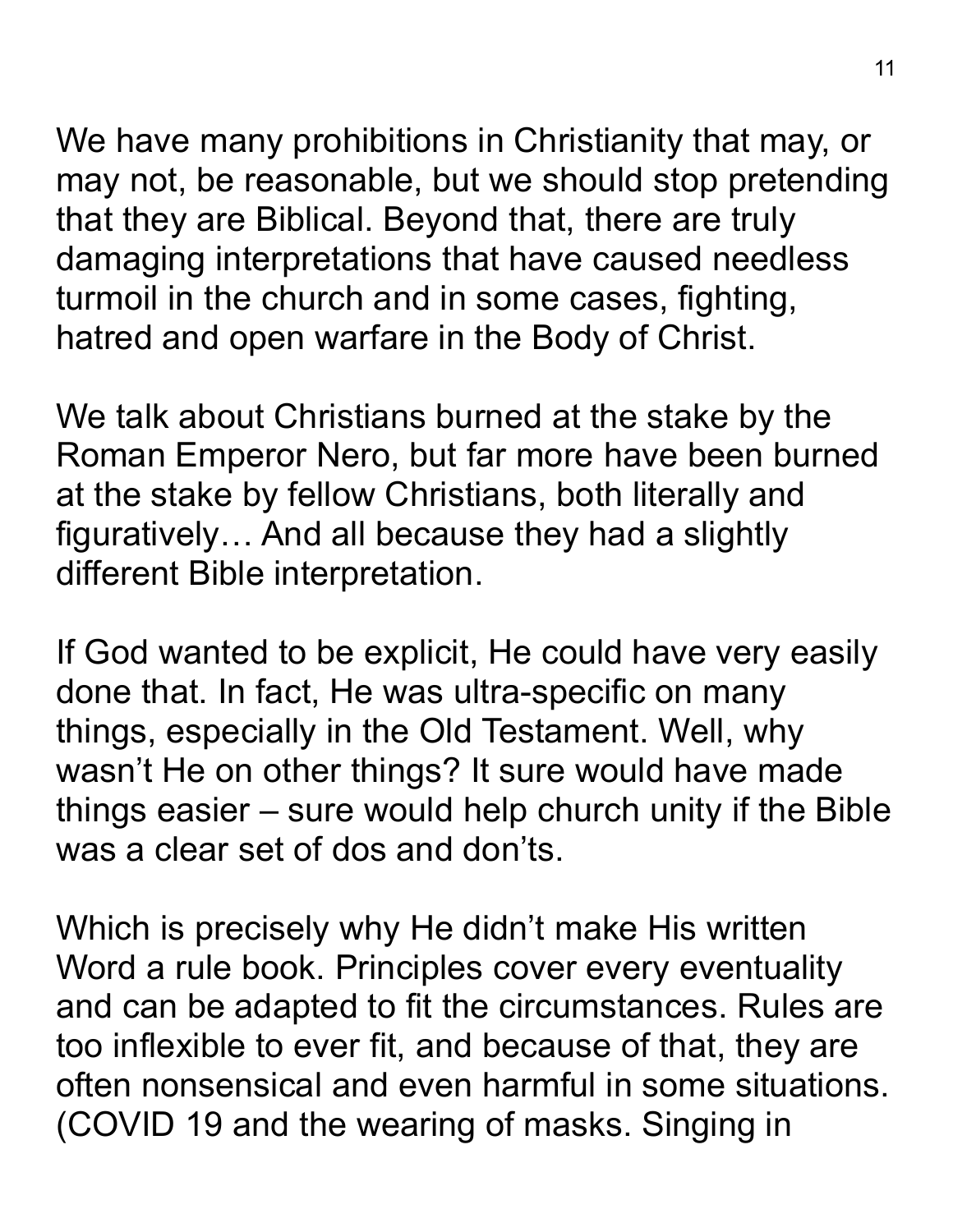church versus rioting in the streets). The only way it works is for people to study the Bible with an open and willing heart, to respectfully discuss it and work through the differing ideas, all of course, bathed in prayer. Then we become convinced in our own mind what God desires from us and we grant grace to all those who see it differently for themselves.

That sounds pretty reasonable. I may have heard that somewhere before… Oh, yeah, that's what the Bible actually tells us to do. Romans chapters 14&15, make that clear. In Acts we see the Bereans praised for their careful listening and then their careful Scriptural research and then their wise assessment, and application of what they learned.

The Pharisees assumption from Deuteronomy was that God was okay with divorce… It does not say that, because He never was okay with it…

The entire basis of their argument was false. Jesus pointed out that it was never God's desire for a man to divorce his wife. From the very "Beginning," Genesis chapter 1, God had established marriage as a lifelong relationship between one man and one woman as made clear by His pronouncement that the two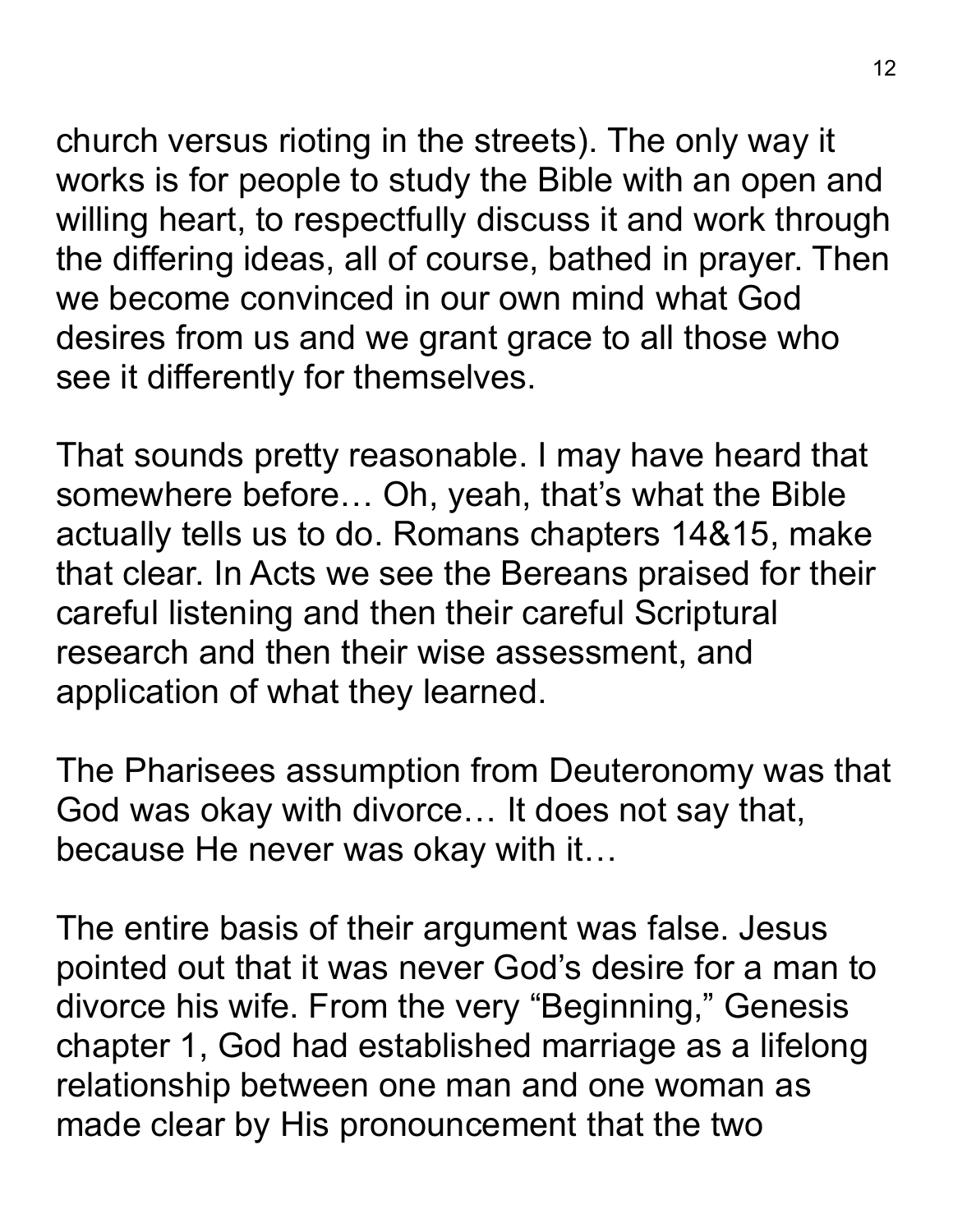opposite gender people were now one. Jesus then took it to the next logical level, a said that what God had made one, let no man make two again.

There are different facets, nuances or levels to Jesus' interpretation. Mankind should not dishonor the marriage God established. Hebrews 13:4 says, "Marriage is to be held in honor among you." Additionally, it is a prohibition against any person interfering in another's marriage. Probably most specifically in this particular place, it means that a man must not separate his own marriage.

Now, beyond the explicit command that marriage was between one man and one woman, that it was to be instituted under God, and that it was a lifelong relationship that should not be otherwise separated, was the reality that it was the penultimate relationship for humankind, second only to mankind's relationship to God Himself.

The starting point for any Christian discussion about gender, marriage, divorce, remarriage and sex, is found in Genesis.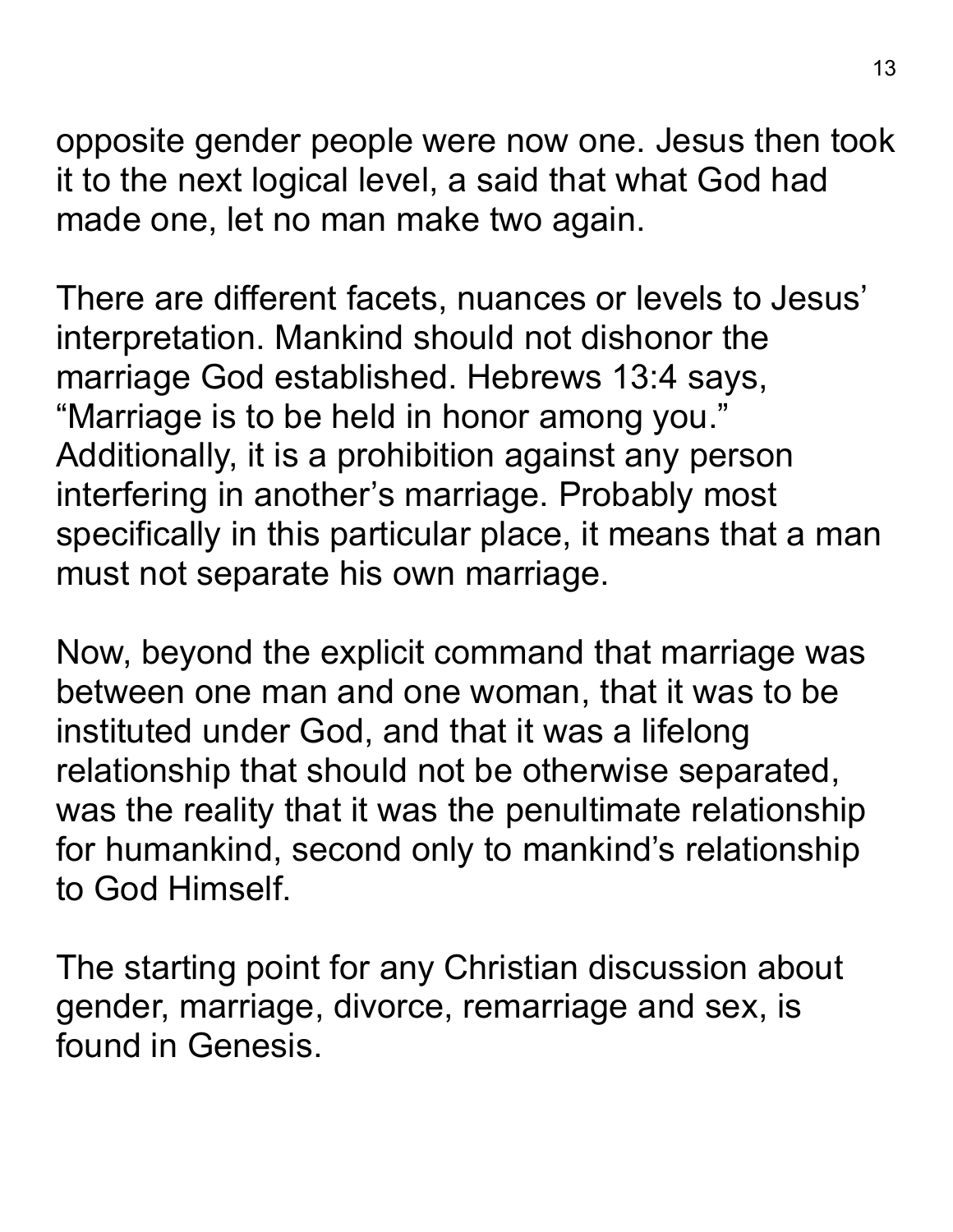Jesus not only showed us that proper Bible interpretation starts with sweeping principles established by God, it concluded with sweeping principles of application, rather than legalistic rules. To take a principle and turn it into multiple, specific regulations, is to miss the entire point of the principle.

It is difficult for anyone reading this account in Matthew to stay with the principle of Jesus' interpretation and not leap to the rules and regulations of their own interpretation. What do I mean?

They said to Him, "Why then did Moses command to give her a certificate of divorce and send her away?" He said to them, "Because of your hardness of heart Moses permitted you to divorce your wives; but from the beginning it has not been this way. "And I say to you, whoever divorces his wife, except for immorality, and marries another woman commits adultery."



Matthew 19:7–9, 7They said to Him, "Why then did Moses command to GIVE HER A CERTIFICATE OF DIVORCE AND SEND her AWAY?" 8He said to them,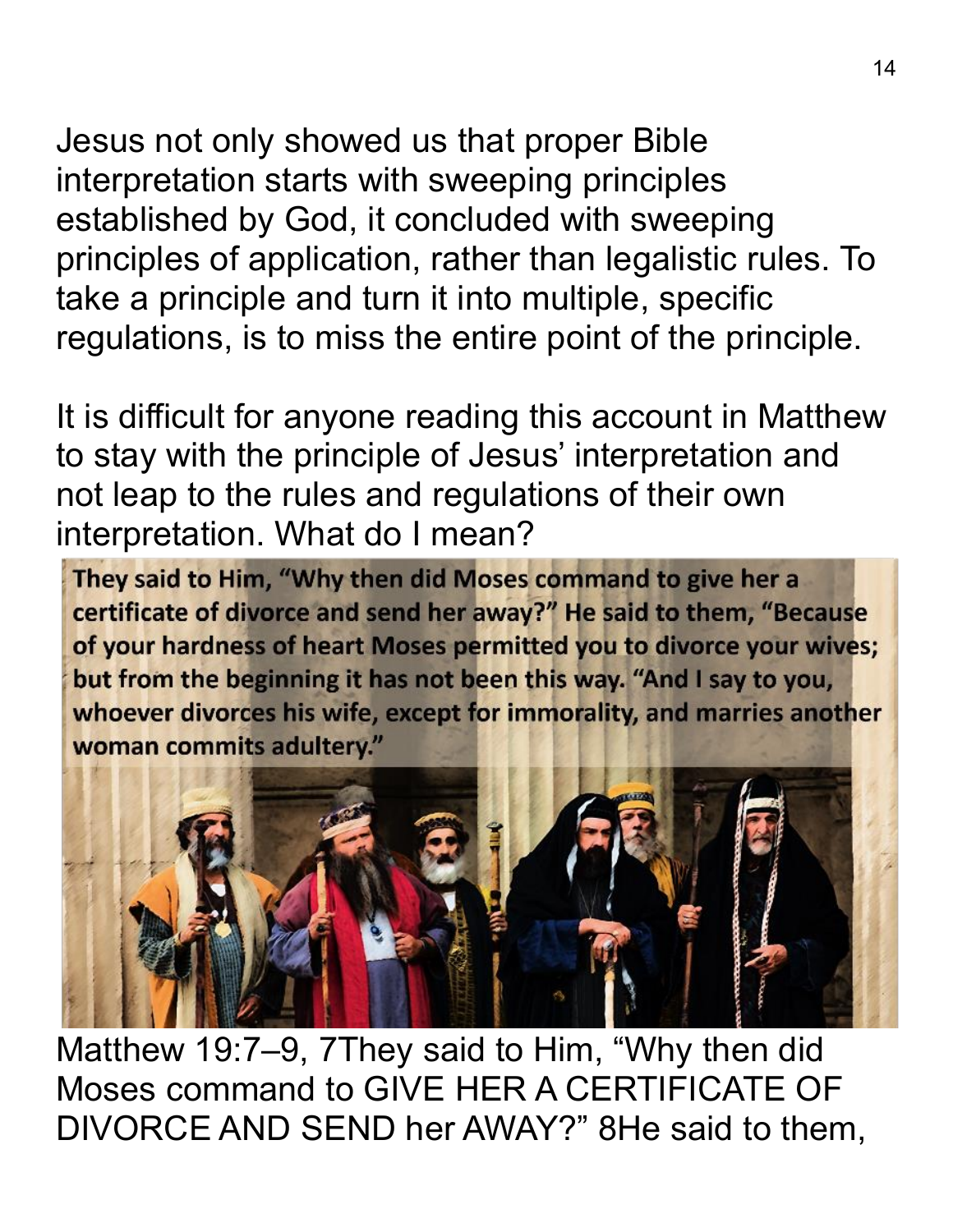"Because of your hardness of heart Moses permitted you to divorce your wives; but from the beginning it has not been this way. 9"And I say to you, whoever divorces his wife, except for immorality, and marries another woman commits adultery."

How many times have you heard that adultery is a free pass to divorce your spouse, husband or wife? How many times have you heard that divorce is forgivable, but remarriage is an unforgiveable sin because, like smoking, it constitutes a state of perpetual or ongoing adultery?

That's two quick examples of the church jettisoning Jesus' entire point and making legalistic black and white rules in place of God's sweeping principles… Just like the Pharisees before us. Can you see that?

Jesus was not teaching that there is one, and only one, exception to His no separation conclusion. First, if that were the case, this entire exercise is a waste. If Jesus was giving the exception that made divorce okay, He could have dispensed with the rest of His argument, because He would have simply been joining the Pharisees, in rendering an opinion on what were acceptable grounds to eject one's wife.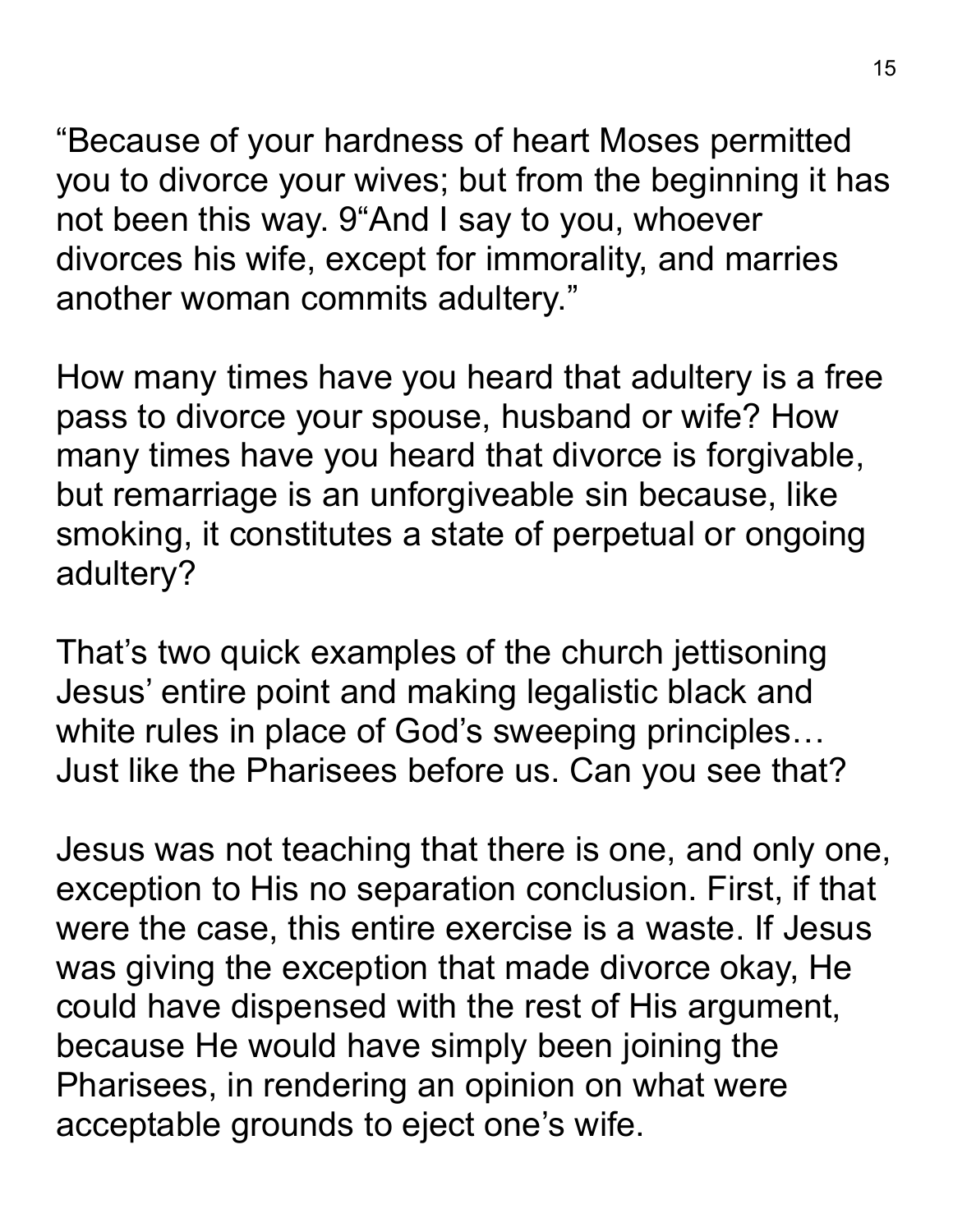He would have played directly into their hands. He would have angered at least half the crowd and been a hero for siding with the rest in this ridiculous debate.

Secondly, not only that, but Jesus would have been wrong. The Torah basis for limited grounds is "Indecency," the word עֲרְוָה (er-vah), meaning nakedness. Nakedness in much the way we use it… literally, but mostly figuratively. It meant improper, immodest, or even caught at a disadvantage. In certain contexts, it could mean adultery, but not here. It was indecency short of actual adultery. Jesus used the word πορνεία (por-na-a), translated in the NASB wrongly as "Immorality." I say wrongly, because while it can cover adultery, we would normally think of things less than that.

Many bad doctrines come from misunderstanding this word. It means all sexual intercourse that is outside of a proper marriage and in this context means adultery.

Thirdly, if you notice, Jesus' point wasn't about grounds for divorce it was about the heart of the man who ditches his wife for another… In Jesus' scenario, a man who divorces and remarries is doing so as a legal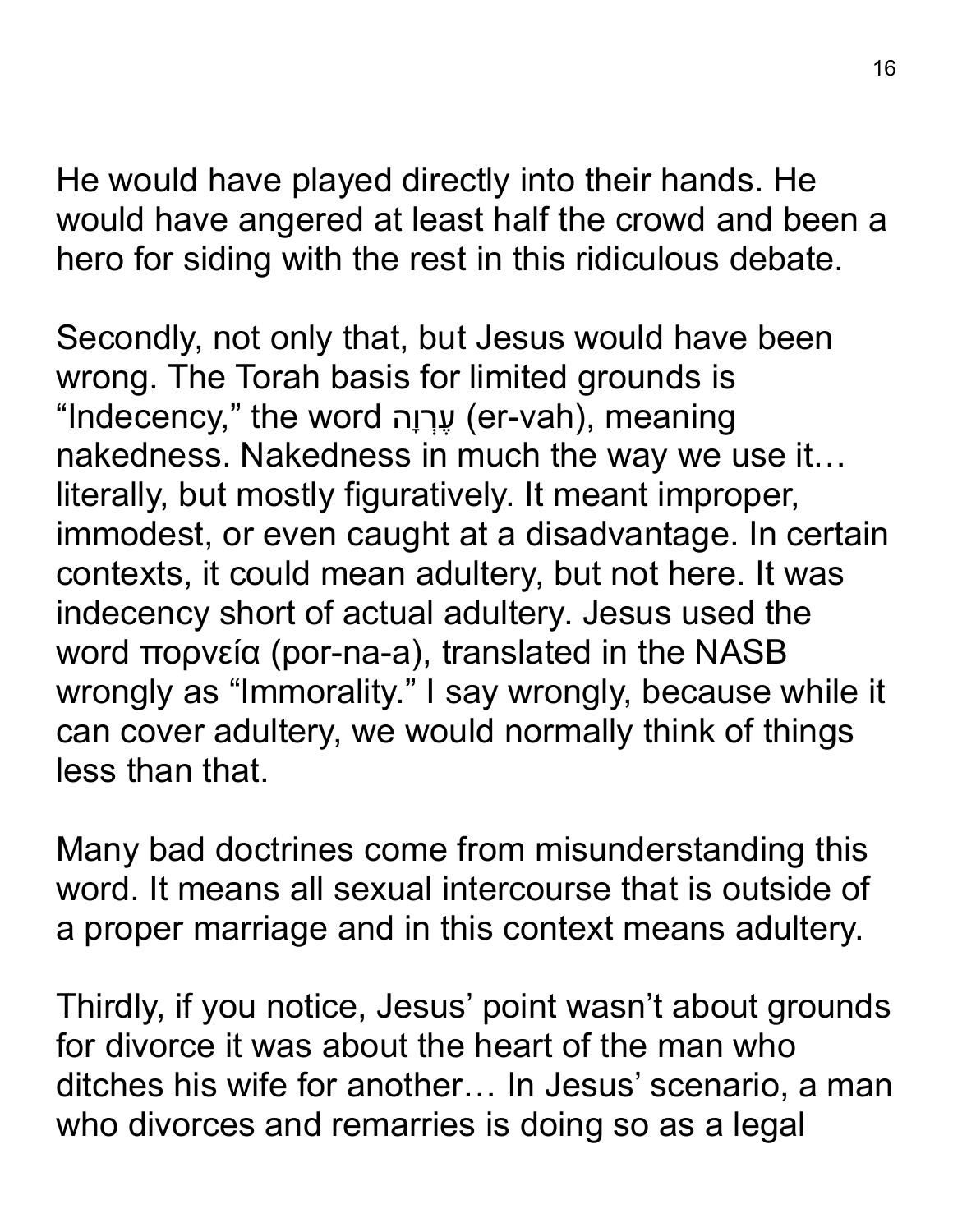means of committing adultery, unless, of course, it was because his wife was no longer faithful to him – God knows the Truth of the matter. That was Jesus' point and therefore, Jesus wasn't saying the remarried man was now in a perpetual state of unforgiveable adultery! He was saying God knows the heart and He sees through our self-serving duplicitous ways. It doesn't mean such a sinful mistake destroys our entire future. I so hope you can see that.

Fourthly, while Jesus can take the principle set forth in Genesis and say no divorce, is what's desirable, He cannot negate another clear teaching in the Bible. The Bible cannot contradict itself and while the Deuteronomy passage wasn't really about grounds for divorce, in creating the protection for women, it did indicate that divorce was an unfortunate reality in this world.

If Jesus had not mentioned an exception to His interpretation, His interpretation would not have been consistent with the whole counsel of Himself – the whole counsel of God's Word.

He mentioned the exception to allude to another Biblical principle… One that was the basis of the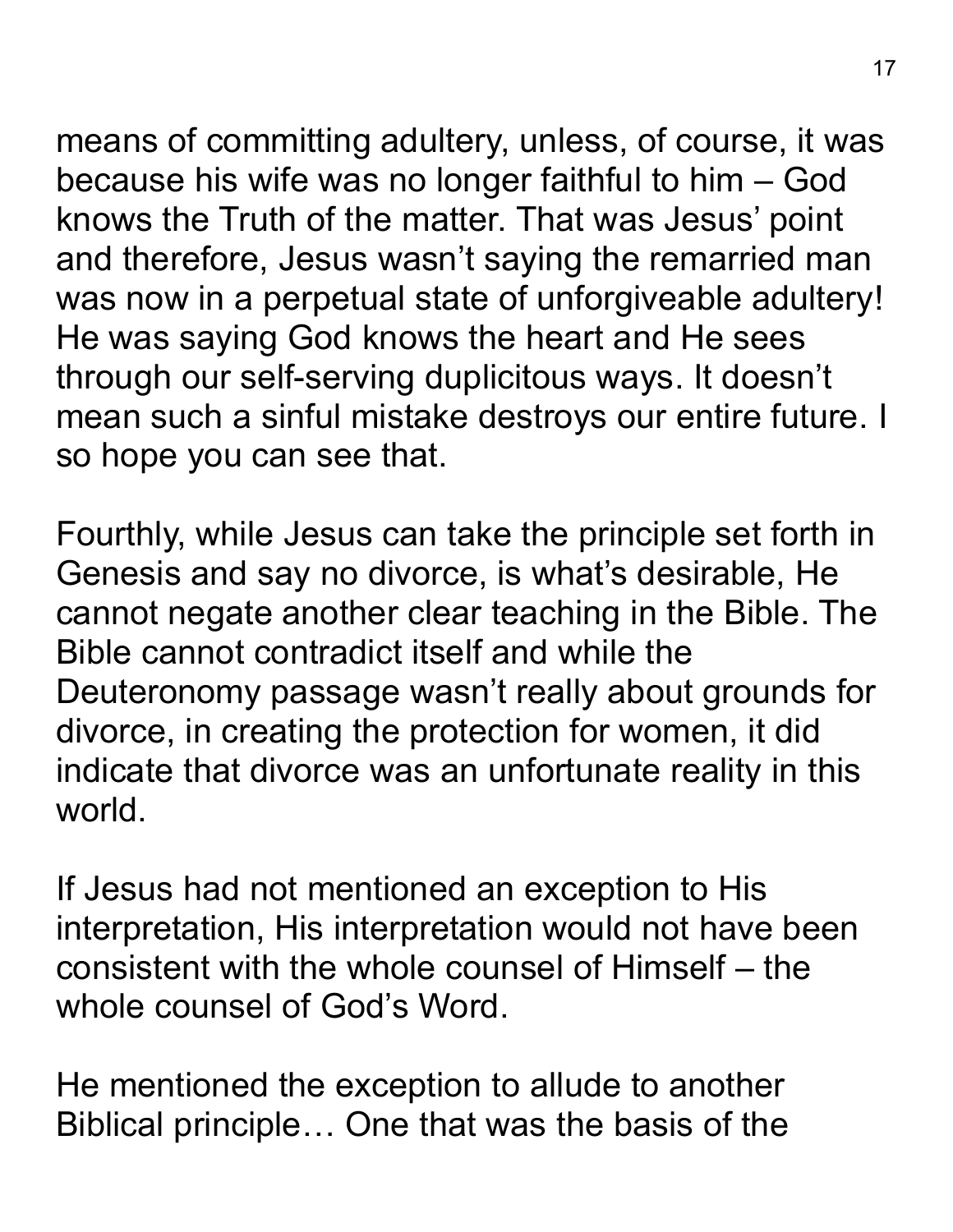Deuteronomy passage and was succinctly articulated by the character, Captain Jack Sparrow. "The only rules that really matter are these: what a man can do and what a man can't do."

Last week I mentioned Francis Chan and said that he was an idealist. I have a pastor friend who is a pragmatist. Those two guys are on opposite ends of the spectrum. The first is interested in how things should be and the second is interested in how things can be.

God is an idealist in the sense that He knows how things should be, but He's also a pragmatist in the sense that He knows that, when it comes to fallen mankind, it will never be how it ought to be…

What we can do and what we can't do... There are ministries I would love to see at Alêtheia, we don't have the volunteers. There are expansions I'd like to see at Alêtheia, we don't have the money… What we'd like to do, what would be better, what would benefit more people and advance God's Kingdom as opposed to what we can actually pull off.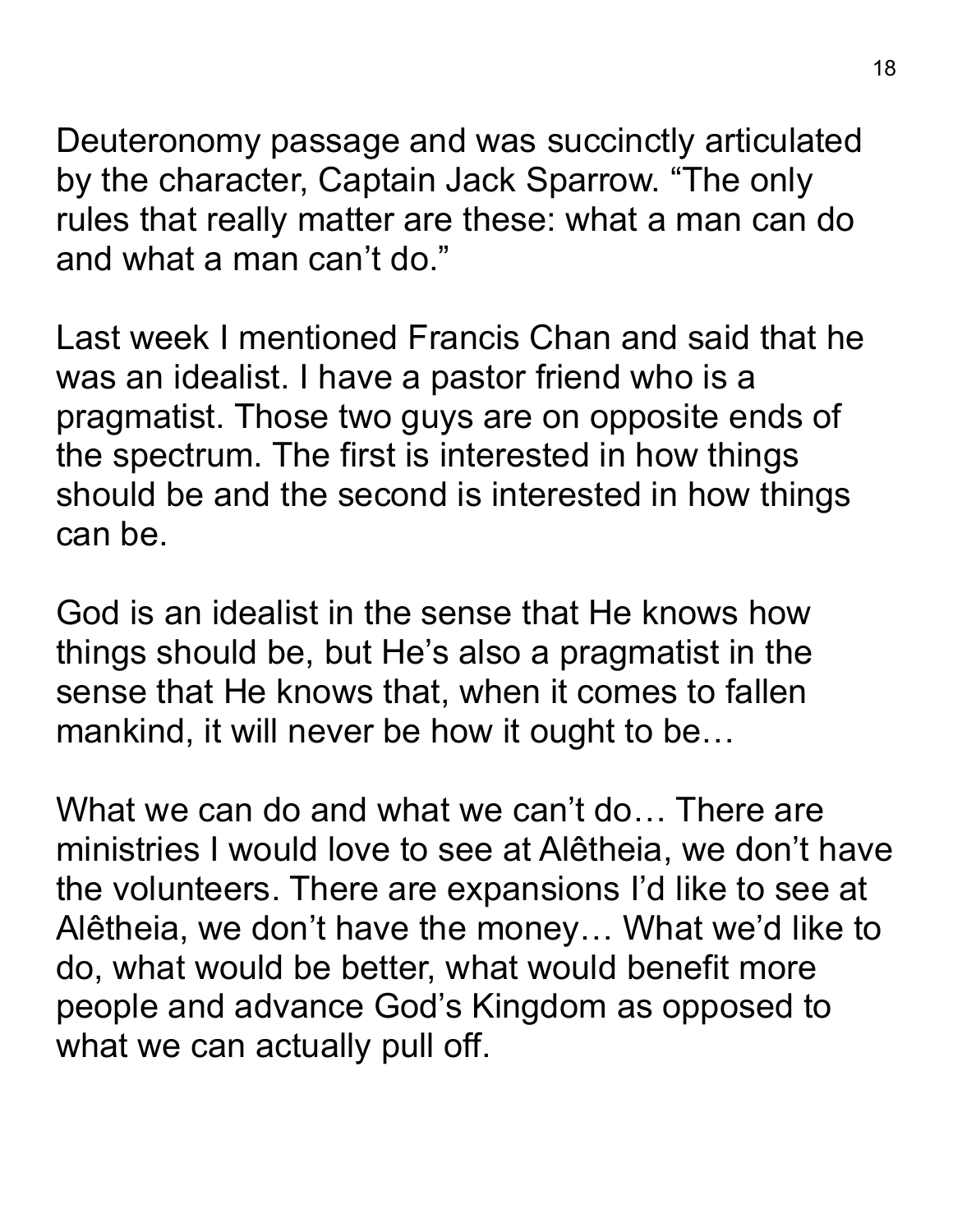The ideal regarding the topic we're on about today? A well-adjusted manly man marries a well-adjusted womanly woman and the two live in complete harmony happily ever after raising a whole passel of welladjusted boys and girls. Everyone has a distinct role in the family, and everyone plays their role with enthusiasm, grace and mutual respect… With love.

That's not at all possible, even under the best of circumstances. It's good to know the ideal and it's good to strive for it, but we must also be realistic. Jesus was promoting the ideal, while acknowledging reality.

He wasn't giving a loophole; He was confirming that people rarely live up to the ideal and it is because of sin… Sin of others and our sin that must be repented of, and must be cast away, as we receive forgiveness.

Think about it, if we all lived up to the ideal, we'd be perfect. Well, unfortunately, that will never happen this side of heaven. But, again, that does not mean we shouldn't know the ideal and do everything possible to get as close as to it as our Holy Spirit enabled selves are able.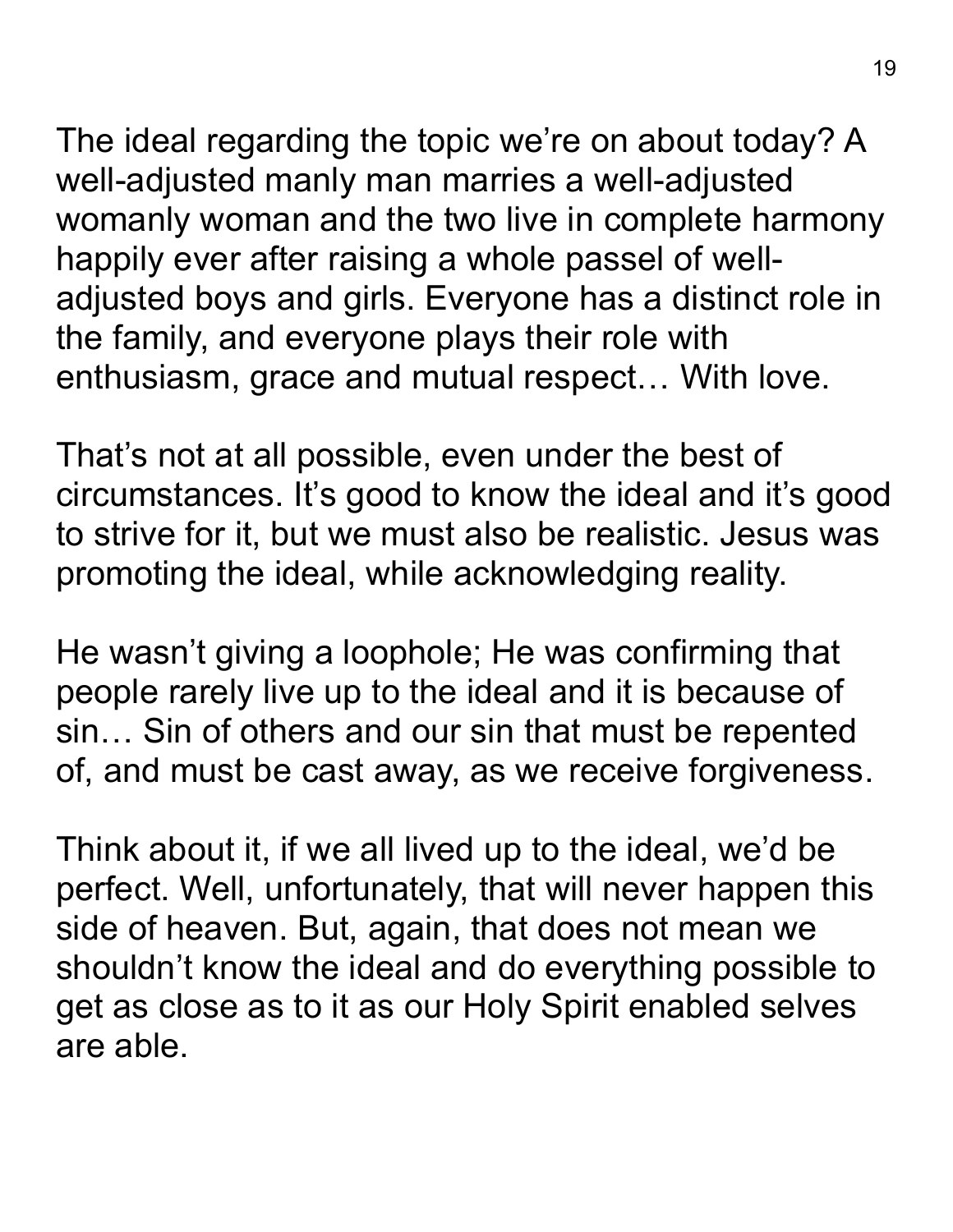So, there are issues in life that simply are not ideal. It's difficult enough when we're only talking about our individual ability to obey God perfectly – when we add another person to the mix, in the most intimate relationship possible, things get much more complicated. Life is not easy.

That's the crucible we're in. So, what's the answer? Recognize that this life is not really life at all. This is a temporary visitation to a semblance of life. Whether you believe the purpose of this present existence is to learn, or experience, or choose, or just to play a part in a grand scheme, what is certain, is that it lasts for a mere breath and then it's over.

Put your eggs in the eternity basket. I'll use an analogy. I was recently sent some information from Social Security. It showed my monthly income, if I retired at 62, 65, or waited until 67. As many of you know, the amount is bigger the longer you wait. That's a no brainer if I would collect for the same length of time, but that's not possible. No matter how long I last, I'll collect less years, the longer I wait. While that adds a wrinkle, it's easy to calculate the breakeven point. What makes the whole thing impossible is I don't know when that end will come. I knew a guy who wanted to wait in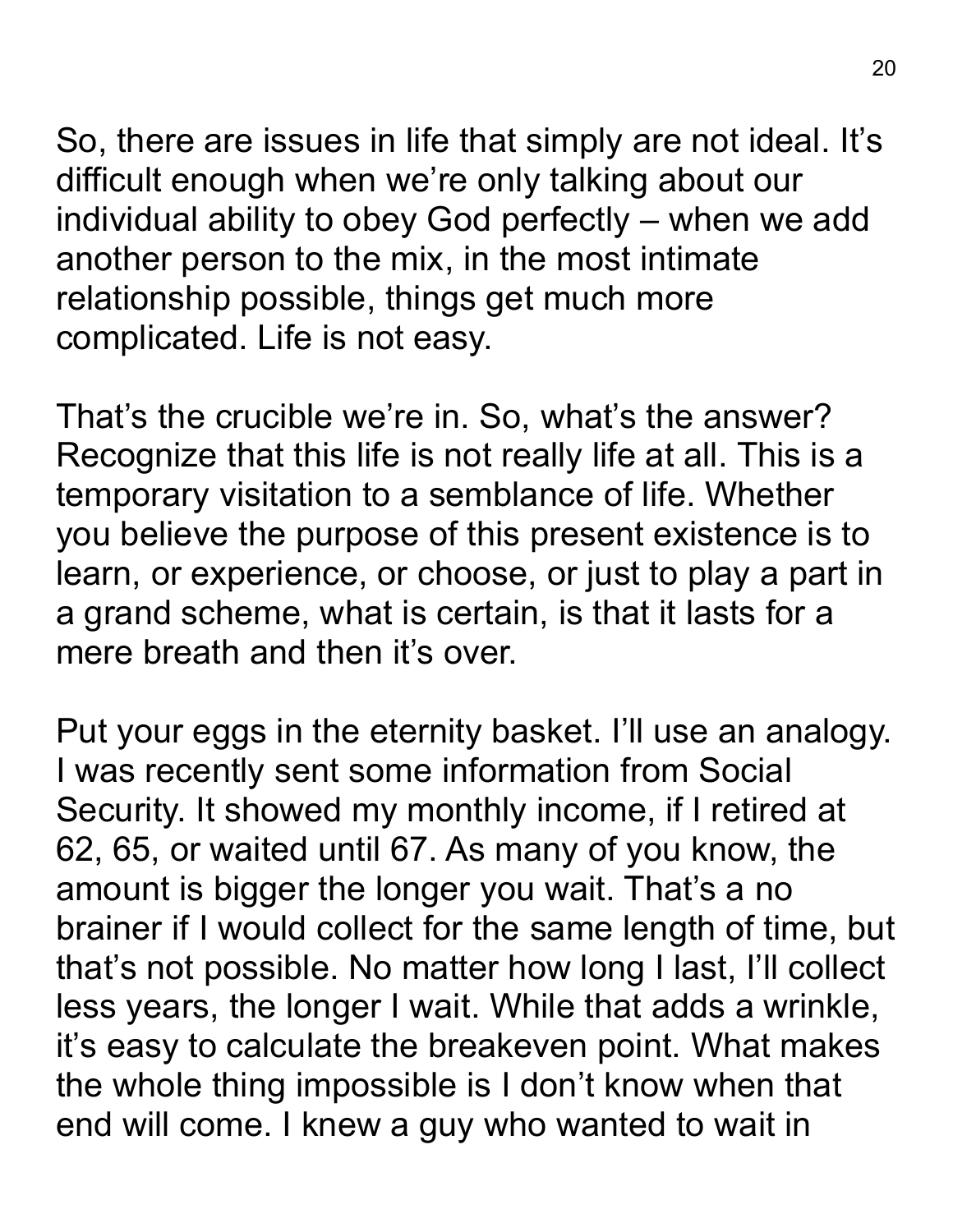order to collect the maximum. He died just months before he would have started collecting the maximum, just before he collected a single penny.

Knowing when to retire is a gamble because we don't know the future of our existence here… But we know without question that we will live forever. So, to retire early so to speak would be insane. What I mean is anyone who would take chances with their ultimate future to enjoy more now is an imbecile!

The Bible confirms that assessment – look at the Parable of the Rich Fool in Luke chapter 12. Focus on the real life you will live for eternity and don't let anything here in this temporary imitation of life distract you. "Work out your salvation with fear and trembling" (Philippians 2:12).

What does that mean? It means do not be a stumbling block to anyone and do not take yourself in this present existence so seriously that you allow others to be a stumbling block to you. In other words – get along well with others, especially with your spouse.